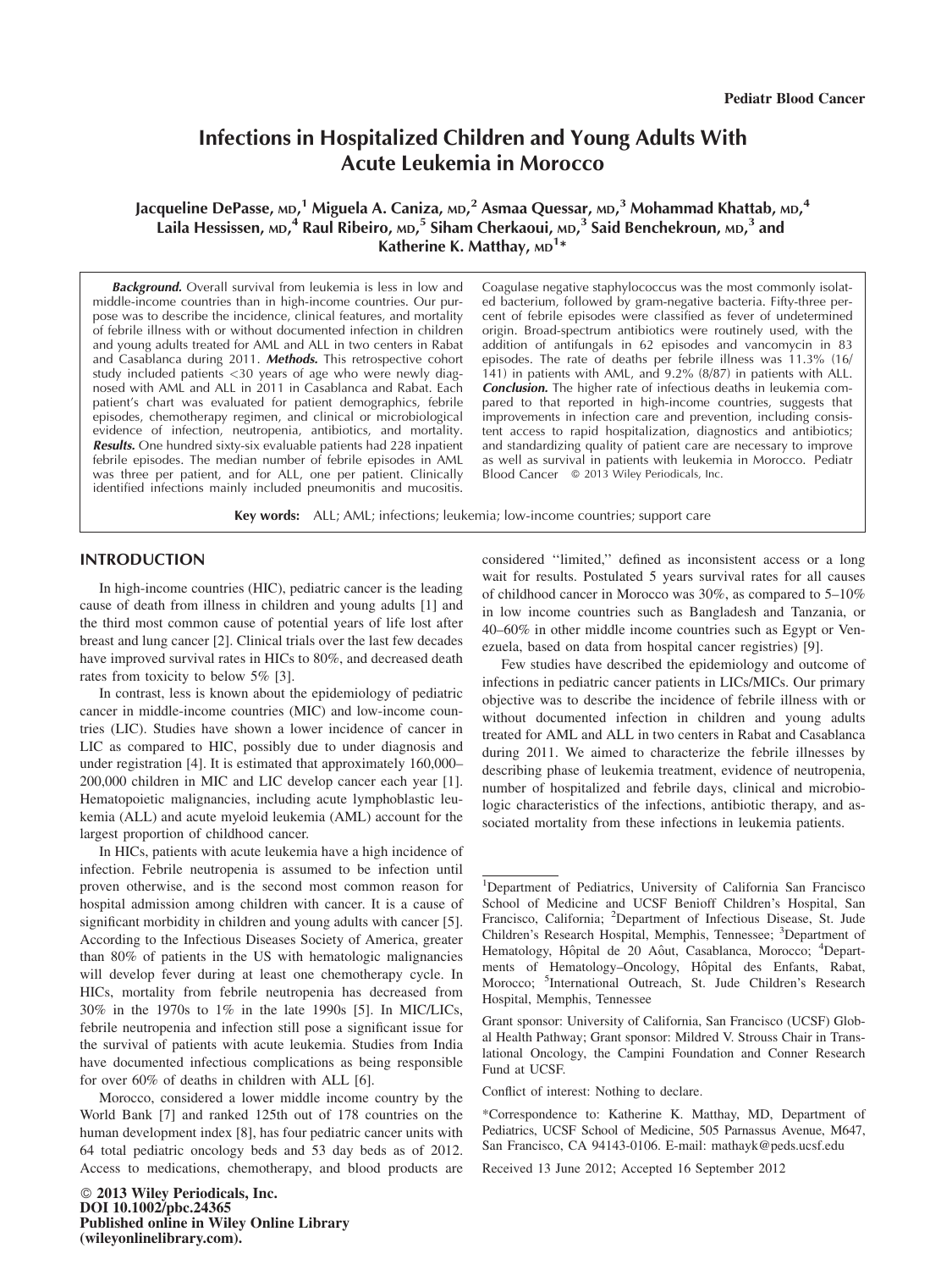## 2 DePasse et al.

## **METHODS**

# Patients/Setting

The study period was January 1 though December 31, 2011, and the study population consisted of all children and young adults <30 years of age who were newly diagnosed with acute leukemia during this study period at the Hôpital 20 Aout in Casablanca and the Hôpital des Enfants in Rabat, Morocco. The two main pediatric oncology units in Rabat and Casablanca have a working partnership with researchers and clinicians from St. Jude Children's Research Hospital and UCSF. Though these sites do have AML and ALL rates that are consistent with the rest of the region, there have been an unusually high proportion (up to 27% in children) of the t(8;21) AML subtype. This subtype of AML has favorable survival outcomes as compared to other subtypes of AML; for this reason, the hospitals have adopted an aggressive treatment protocol with a curative intent for these patients [10].

Patients were excluded if they were lost to follow up before any treatment was initiated or if their chart was not retrievable from medical records. Requirement for informed consent was waived due to the retrospective nature of the study with de-identified subjects. This study was reviewed and approved by the institutional review board at UCSF and the Ethics Committee in Morocco.

## Chemotherapy Protocol

Patients with ALL were stratified into high and standard risk treatment groups, determined by initial white blood cell count, age, central nervous system (CNS) involvement, and corticosteroid response. All patients started with 7 days of pre-phase steroids, followed by induction, consolidation, intensification, interphase, and second intensification, followed by standard maintenance. The high risk therapy was similar to the BFM regimen widely utilized in Europe and North America [11], using prednisone, vincristine, daunomycin, L-asparaginase, doxorubicin, cyclophosphamide, cytarabine, high-dose methotrexate, and 2 years of oral maintenance therapy with monthly vincristine and dexamethasone pulses the first year and daily oral 6-mercaptopuruine and weekly methotrexate. The patients with standard risk ALL received a less intensive version of this protocol, without cyclophosphamide in the initial consolidation and without any high-dose methotrexate. All patients received standard CNS prophylaxis with intrathecal therapy. Patients with AML were stratified by age and cytogenetics into favorable or standard risk and received two induction cycles and two or three consolidation cycles, using the following drugs: high-dose cytarabine, daunomycin, etoposide, mitoxantrone, and L-asparaginase. Patients with AML were typically admitted to the hospital for treatment, while patients with ALL were primarily treated at a day hospital. Growth factors were not used, and prophylactic antibiotics were not used except for trimethoprim-sulfa for patients with ALL at the Rabat facility.

## Study Design

This was a retrospective cohort study. The collaborating institutions provided a list of eligible patients diagnosed with acute leukemia to the investigator. The subject's charts were retrieved from medical records. Each patient's handwritten chart was evaluated for patient demographics, leukemia therapy and febrile episodes. Fever was defined as an oral temperature of  $38.0^{\circ}$ C or higher on two or more occasions during a 12 hours period or an oral temperature of  $38.3^{\circ}$ C or higher on a single occasion. For each febrile episode, information was collected including absolute neutrophil count, antibiotic regimen, hospital days, and number of febrile days. Documentation of microbiologic and clinical etiology was recorded, including radiographic and symptomatic evidence of infection. When possible, blood culture results were verified with the microbiology laboratory. Adverse events were recorded, including intensive care unit (ICU) admission and death. Each death was reviewed with co-investigators and categorized into deaths possibly, probably or definitely related to infection and deaths related primarily to leukemia.

## RESULTS

During the study period, 185 patients were diagnosed with leukemia (62 AML, 123 ALL). After excluding patients for abandonment prior to therapy or unobtainable records, there were a total of 166 patients included. Table I illustrates the characteristics

TABLE I. Characteristics of Evaluable Patients  $(n = 166)$  Diagnosed With Acute Leukemia in Casablanca and Rabat in 2011

|                               | AML             |                   |                   | ALL                                                                                                             |                   |                   |  |
|-------------------------------|-----------------|-------------------|-------------------|-----------------------------------------------------------------------------------------------------------------|-------------------|-------------------|--|
|                               |                 |                   |                   | Casablanca, N (range) Rabat, N (range) Total, N (range) Casablanca, N (range) Rabat, N (range) Total, N (range) |                   |                   |  |
| Patients <sup>a</sup>         | 29              | 22                | 51                | 47                                                                                                              | 68                | 115               |  |
| Median age (years)            | $19(1-28)$      | $8(0-15)$         | $13(0-28)$        | $13(1-29)$                                                                                                      | $4(1-14)$         | $5(1-29)$         |  |
| Median WBC $(\times 10^6$ /L) | $36.5(3.3-453)$ | $32.9(3.2 - 202)$ | $36.5(3.2 - 453)$ | $17.3(1.8-272)$                                                                                                 | $17.1(1.2 - 884)$ | $17.1(1.2 - 884)$ |  |
| AML with $t(8;21)$            | 8               |                   |                   |                                                                                                                 |                   |                   |  |
| Pre-B-ALL                     |                 |                   |                   | 31                                                                                                              | 47                | 78                |  |
| T-ALL                         |                 |                   |                   | 18                                                                                                              | 13                | 31                |  |
| Patients with insurance       | 5/18            | 7/19              | 12/37 (32%)       | 5/31                                                                                                            | 20/87             | 25/115 (21.7%)    |  |
| Median BMI <sup>b</sup>       | 20.7            | 16.6              | 18.3              | 16.5                                                                                                            | 16.4              | 16.5              |  |
| Total febrile episodes        | 87              | 54                | 141               | $32$ ip, $2$ op                                                                                                 | 55 ip, 18 op      | 87 ip, 20 op      |  |

AML, acute myeloid leukemia; WBC, white blood cell count at diagnosis; ALL, acute lymphoblastic leukemia; BMI, body mass index; ip, inpatient, op, outpatient. <sup>a</sup>Does not include patients who were excluded due to: chart irretrievable, patient lost to follow-up after diagnosis, patient died before any documentation made; <sup>b</sup>BMI does not include age-adjusted percentiles; after age adjustment, 17% had BMI at or below the tenth percentile.

Pediatr Blood Cancer DOI 10.1002/pbc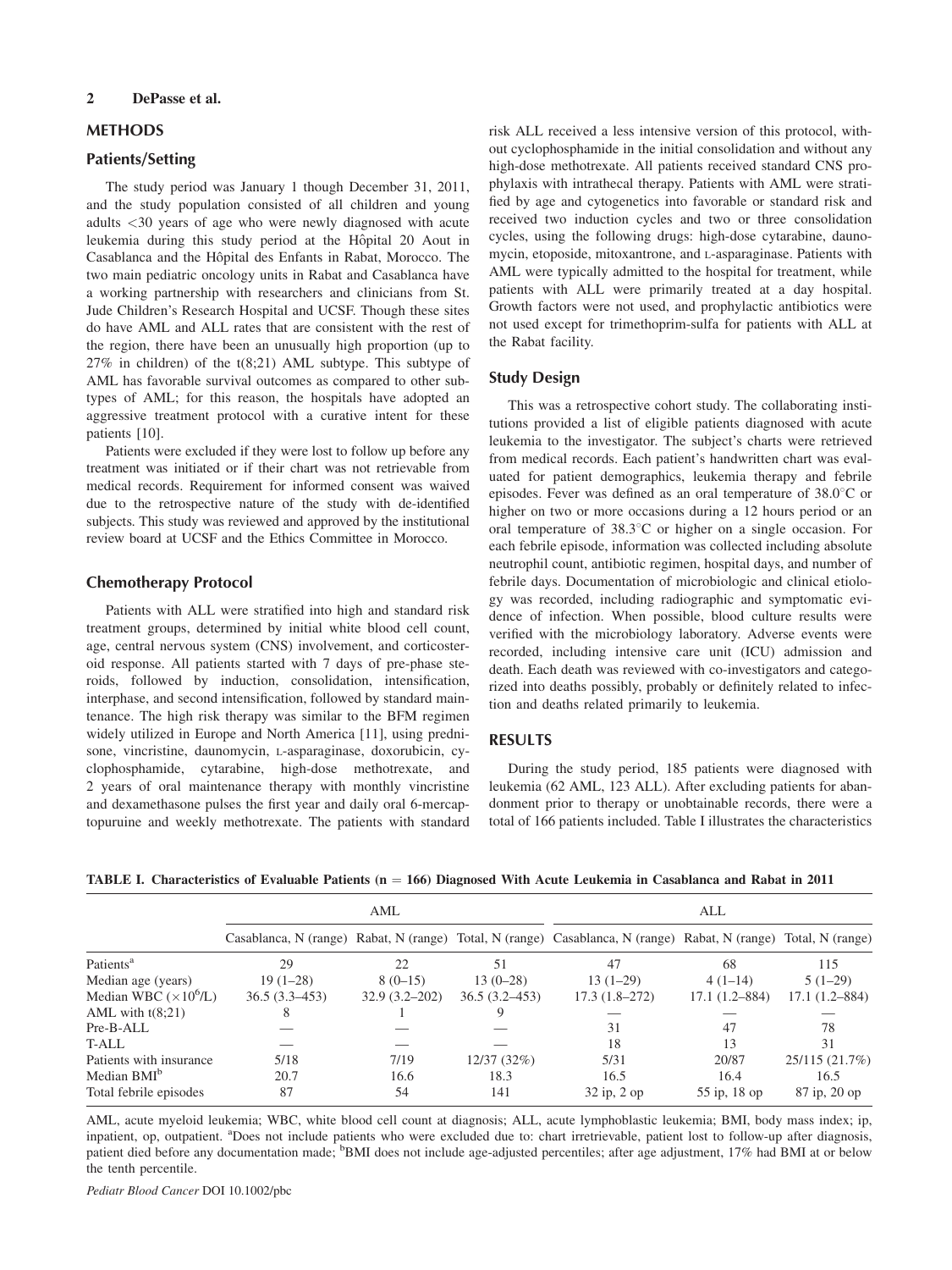|                                                    | Casablanca  | Rabat      | Total      |
|----------------------------------------------------|-------------|------------|------------|
| Total number of episodes                           | 87          | 54         | 141        |
| Median number per patient (range)                  | $3(0-7)$    | $3(0-7)$   | $3(0-7)$   |
| Fever onset by phase of therapy <sup>a</sup>       |             |            |            |
| Pre-induction                                      | 15          | 11         | 26         |
| Induction                                          | 32          | 21         | 53         |
| Post-induction                                     | 40          | 19         | 59         |
| Lowest ANC at time of febrile episode <sup>b</sup> |             |            |            |
| $0 - 200$                                          | 63          | 42         | 105        |
| $200 - 500$                                        |             |            | 11         |
| >500                                               | 12          | 8          | 20         |
| Median febrile days (range)                        | $6.5(1-32)$ | $5(1-21)$  | $6(1-32)$  |
| Median hospital days (range)                       | $28(7-76)$  | $13(6-36)$ | $25(6-76)$ |
| Median days on antibiotics (range)                 | $13(1-37)$  | $9(2-34)$  | $11(2-34)$ |
| Clinically localized source only                   | 22          | 18         | 40         |
| Microbiological evidence only                      |             | 3          | 4          |
| Clinical and microbiologic evidence                | 15          | 8          | 23         |
| Total infectious fevers                            | 38          | 29         | 67         |
| Fever of undetermined origin                       | 49          | 25         | 74         |

TABLE II. Characteristics of Inpatient Febrile Episodes in Patients With AML<sup>\*</sup>

AML, acute myeloid leukemia; ANC, absolute neutrophil count. <sup>a</sup>This refers to phase of therapy when patient developed initial fever. In three patients phase of therapy was not retrieved; <sup>b</sup>In five episodes, the ANC was not retrieved or documented; \*All numbers in Tables II–IV refer to the number of febrile episodes.

of this population, both in aggregate and divided by institution. Since the hospital in Rabat is a children's hospital and the hospital in Casablanca treats both adults and children, the median age of patients in Casablanca was significantly older than in Rabat. Additionally, there were more patients with AML in Casablanca, and more patients with ALL in Rabat, presumably because of the age difference in the two populations. Only 37/152 (24%) patients had insurance, a proxy for socioeconomic status. Patients in almost all groups were underweight, with the median Body Mass Index (BMI) in most groups on admission less than 18.5 (normal range 18–25). After correction for age, 28 patients (17%) were at or below the 10th percentile. Other co-morbidities in this population included one case each of epilepsy, lupus, asthma, history of meningitis, and HBV. There were eight cases of consanguinity.

Febrile episodes in patients with AML (Table II) were more common than in ALL (Table III), both in absolute number and number per patient, with a median of three febrile episodes per patient for AML compared to one for ALL. For both groups of patients, fever was most common at diagnosis before therapy (pre-induction) and in the early phases of treatment, but in AML patients fever was associated with severe neutropenia  $(ANC < 200)$  in 74% of episodes, while in ALL patients the

| TABLE III. Characteristics of Inpatient Febrile Episodes in 115 Patients With ALL (Inpatient Only) |  |  |  |  |  |  |
|----------------------------------------------------------------------------------------------------|--|--|--|--|--|--|
|----------------------------------------------------------------------------------------------------|--|--|--|--|--|--|

|                                              | Casablanca | Rabat     | Total     |
|----------------------------------------------|------------|-----------|-----------|
| Total episodes                               | 32         | 55        | 87        |
| Median number per patient (range)            | $1(0-3)$   | $1(0-3)$  | $1(0-3)$  |
| Fever onset by phase of therapy <sup>a</sup> |            |           |           |
| Pre-induction                                | 14         | 26        | 40        |
| Induction                                    | 2          | 12        | 14        |
| Consolidation/intensification                | 10         | 13        | 23        |
| Interphase                                   | 4          | 3         | 7         |
| Lowest ANC at time of febrile episode        |            |           |           |
| $0 - 200$                                    | 13         | 14        | 27        |
| $200 - 500$                                  | $\Omega$   | 8         | 8         |
| >500                                         | 17         | 28        | 45        |
| Median febrile days (range)                  | $4(1-26)$  | $2(1-23)$ | $3(1-26)$ |
| Median hospital days (range)                 | $9(1-39)$  | $8(1-52)$ | $9(1-39)$ |
| Median days on antibiotics (range)           | $8(0-33)$  | $7(1-25)$ | $8(0-33)$ |
| Clinically localized source only             |            | 21        | 28        |
| Microbiologic evidence only                  |            | 3         | 6         |
| Clinical and microbiologic                   |            | 3         | 3         |
| Total infectious fevers                      | 10         | 27        | 37        |

ALL, acute lymphoblastic leukemia; ANC, absolute neutrophil count. <sup>a</sup>Refers to phase of therapy when patient first noted to be febrile.

Pediatr Blood Cancer DOI 10.1002/pbc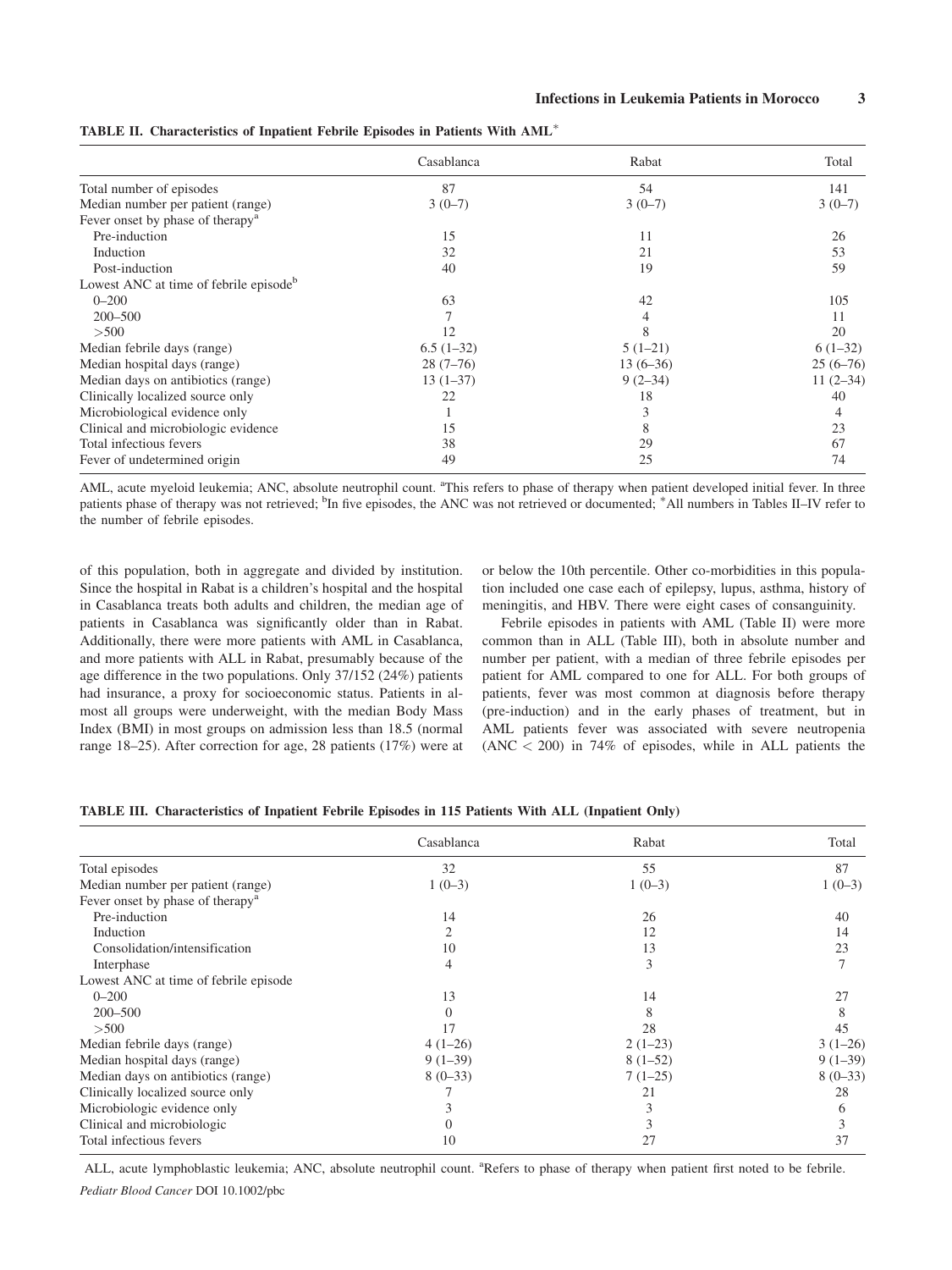#### DePasse et al.

#### TABLE IV. Results of Microbial Cultures

|                                       | AML                         |                          | ALL             |                                         |        |
|---------------------------------------|-----------------------------|--------------------------|-----------------|-----------------------------------------|--------|
|                                       | Casablanca                  | Rabat                    | Casablanca      | Rabat                                   | Total  |
| Blood cultures taken (positive/total) | 15/52                       | 10/24                    | 3/14            | 2/10                                    | 30/100 |
| Urine cultures taken (positive/total) | 0/13                        | 1/13                     | 0/4             | 4/5                                     | 5/35   |
| Wound cultures taken (positive/total) | 0/0                         | 0/2                      |                 | 0/3                                     | 0/5    |
| Gram-positive <sup>a</sup>            | 10                          | 5                        | $\mathfrak{D}$  | $\Omega$                                | 17     |
|                                       | <b>CNS</b> [9]              | <b>CNS</b> [4]           | <b>CNS</b>      |                                         |        |
|                                       | Enterococcus <sup>[1]</sup> | MRSA [5]                 | Corynebacterium |                                         |        |
| Gram-negative <sup>a</sup>            |                             |                          | $\Omega$        | $\overline{4}$                          | 10     |
|                                       | E. coli ESBL                | Enterobacter [3]         |                 | E. coli                                 |        |
|                                       |                             | Klebsiella $\degree$ [2] |                 | Enterobacter<br>Klebsiella <sup>t</sup> |        |
|                                       |                             |                          |                 | Pseudamonas                             |        |
| Yeast <sup>a</sup>                    | $\overline{2}$              | $\Omega$                 | $\Omega$        | $2^g$                                   | 4      |
|                                       | C. albicans                 |                          |                 |                                         |        |
|                                       | C. parapsilosis             |                          |                 |                                         |        |
| Polymicrobial/other <sup>a</sup>      | $2^{\rm b}$                 | 1 <sup>d</sup>           | 1 <sup>e</sup>  | 1 <sub>h</sub>                          |        |

AML, acute myeloid leukemia; ALL, acute lymphoblastic leukemia; MRSA, methicillin resistant Stapholococcus aureus; E. coli, Escherichia coli; ESBL, extended spectrum beta lactamase; CNS, coagulase negative Staphylococcus. <sup>a</sup>Refers to blood culture unless otherwise noted; <sup>b</sup>One culture had coagulase negative staph and Acinetobacter, one culture grew coagulase negative Staphylococcus and Candida albicans; <sup>c</sup>One Klebsiella sample was obtained from a urine culture; <sup>d</sup>Staphylococcus epidermidis and Streptococcus pneumoniae; <sup>e</sup>Malaria identified on blood smear, as well as Streptococcus viridan; <sup>f</sup>Escherichia coli, Enterobacter cloaceae, and Klebsiella pneumoneae all from urine cultures; <sup>g</sup>One patient had budding yeasts in stool, yeast in blood smear (not cultured); <sup>h</sup>Urinary catheter: Staphylococcus hemolyticus, urethral probe: Candida albicans.

majority of inpatient fevers (56%) occurred in the setting of ANC >500. There was also a higher median number of febrile days per episode for patients with AML versus ALL (median 6 vs. 3) and a higher number of antibiotic days per febrile episode for patients with AML than ALL (median 11 vs. 7.5). Antibiotic treatment was delayed more than 24 hours in 44/228 febrile episodes (19%).

Only limited data regarding the outpatient febrile illnesses were available. Twenty outpatient febrile illnesses were recorded, and only one of these illnesses had a microbiologically identified source of infection in the records (Streptococcus species not otherwise specified). Because of insufficient documentation, these data are coded separately in Table I, and not included in Tables II–IV, where all results refer to febrile episodes that were treated in the hospital.

Among patients with AML, 26 febrile episodes occurred before starting chemotherapy, 53 occurred during induction, and 59 occurred during consolidation. Among those patients with ALL, 40 episodes occurred before starting therapy, while 14 occurred during induction, 23 during consolidation, and seven during interphase (Tables II and III).

In all 228 inpatient febrile episodes, 107 episodes were associated with a clinically or microbiologically identified source of infection, while 121 (56%) febrile episodes had no identified source. The most common clinically identified sources of fever included radiographically identified pulmonary infiltrates  $(n = 16)$  or respiratory symptoms  $(n = 11)$ , and mucositis  $(n = 26)$ . Other localized sources of infection included; wound or anal fissure  $(n = 9)$ , clinical evidence of abdominal infection, clinical evidence of central line infection  $(n = 1)$ , symptoms suggesting meningitis ( $n = 2$ ), urinary symptoms ( $n = 2$ ). In addition, in 19 febrile episodes there were multiple suspected sites of infection, most commonly mucositis and pulmonary infection

 $(n = 12)$ . Of note, there were three episodes of positive urine cultures in patients with dysuria but no fever; these were not included in the tables.

Microorganisms were isolated in 36/140 cultures (Table IV), including blood ( $n = 30$ ), urine cultures ( $n = 5$ ), and stool  $(n = 1)$ . There were 27 bacterial, four fungal and five polymicrobial cultures. The most common organism grown from blood was coagulase negative staphylococcus ( $n = 14$ ) followed by gramnegative bacteria ( $n = 10$ ).

Antibiotic therapy was administered during all but 10 of the 228 febrile episodes. In 35 episodes, patients were treated with one antimicrobial agent such as a cephalosporin or amoxicillin derivative, while combination antibiotic therapy was used in the others. The most common antibiotic regimen started for fever in neutropenic patients was a cephalosporin (ceftriaxone or ceftazidime) alone or with an aminoglycoside (typically amikacin or gentamicin). After several days of fever, the patient would often be switched to vancomycin and imipenem with or without an antifungal agent. The antibiotic regimen was changed in 103 episodes (73 episodes in patients with AML, 30 in patients with ALL) usually due to a continued fever. Antifungals, including amphotericin B, fluconazole, and voriconazole were used in 62 episodes (50 episodes in patients with AML, 12 in patients with ALL). Vancomycin was used in 83 episodes (68 episodes in patients with AML, 15 episodes in patients with ALL).

Thirty-five patients died during this 1-year period, including 20 with AML and 15 with ALL. Infection either caused or was a contributing factor in 24 (69%) of these deaths (Table V, Fig. 1), including 11 patients with fever but no identified source, nine patients with a clinical diagnosis of infection in addition to fever, and four patients with a microbiologically identified source. The clinically identified infection-related deaths included seven with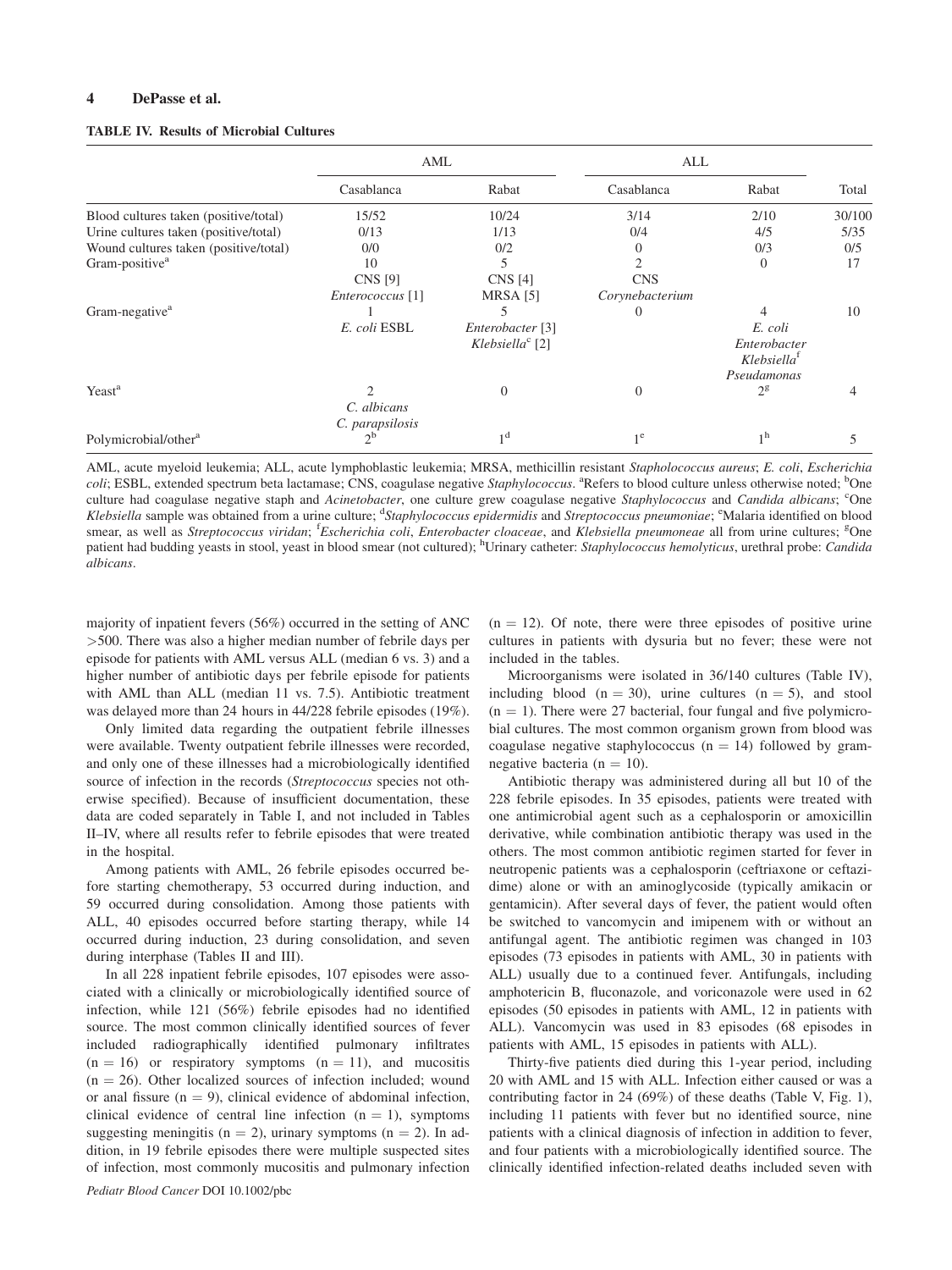| Age<br>(yr)  | Sex          | Dx         | Infectious<br>etiology                          | Chemotherapy<br>phase when<br>fever began | Length of<br>final hospital<br>stay | Onset of fever<br>in hospital | Microbiological<br>evidence                          | Anti-fungal<br>therapy |
|--------------|--------------|------------|-------------------------------------------------|-------------------------------------------|-------------------------------------|-------------------------------|------------------------------------------------------|------------------------|
| 23           | F            |            | AML Pneumonia on CXR                            | Consolidation #2                          | 23 days                             | Yes                           | Acinetobacter and<br>coag negative staph<br>in blood | Yes                    |
| 3            | M            |            | AML Pneumonia on CXR                            | Pre-induction                             | 11 days                             | Yes                           | Cultures negative                                    | No                     |
| 15           | F            |            | AML Undetermined                                | Pre-induction                             | 6 days                              | Yes                           | n.d.                                                 | N <sub>0</sub>         |
| 16           | M            |            | AML Undetermined                                | Induction                                 | 17 days                             | Yes                           | Cultures negative                                    | No                     |
| 28           | M            |            | AML Pneumonia on CXR                            | Pre-induction                             | 49 days                             | Yes                           | Cultures negative                                    | N <sub>0</sub>         |
| 8            | F            |            | AML Undetermined                                | Induction #2                              | Unknown<br>(died at home)           | Yes                           | Cultures negative                                    | Yes                    |
| $\mathbf{1}$ | $\mathbf{F}$ |            | AML Undetermined                                | Pre-induction                             | 1 day                               | N <sub>0</sub>                | n.d.                                                 | No                     |
| 23           | $\mathbf{F}$ |            | AML Undetermined                                | Induction                                 | 30 days                             | Yes                           | n.d.                                                 | Yes                    |
| 17           | F            |            | AML Undetermined                                | Pre-induction                             | 1 day                               | N <sub>0</sub>                | n.d.                                                 | N <sub>0</sub>         |
| 12           | M            |            | AML Sepsis, pneumonia<br>on CXR                 | Induction                                 | 14 days                             | Yes                           | Cultures negative                                    | Yes                    |
| 5            | M            |            | AML Undetermined                                | Pre-induction/Induction                   | 7 days                              | N <sub>0</sub>                | n.d.                                                 | No                     |
| 13           | F            |            | AML Pneumonia, alveolar<br>opacities on CT scan | Pre-induction/Induction                   | Transferred                         | N <sub>0</sub>                | Blood: Staph saphrophyticus                          | Yes                    |
| 0.5          | M            |            | AML Undetermined                                | Pre-induction                             | 9 days                              | N <sub>0</sub>                | Cultures negative                                    | No                     |
| 12           | F            |            | AML Pneumonia on CT                             | Induction #2                              | 14 days                             | N <sub>0</sub>                | n.d.                                                 | N <sub>0</sub>         |
| 1            | F            |            | AML Undetermined                                | Pre-induction                             | 22 days                             | N <sub>0</sub>                | Ear swab: Klebsiella ESBL                            | N <sub>0</sub>         |
| 8            | F            |            | AML Fever with sepsis<br>syndrome               | Consolidation                             | 17 days                             | Yes                           | Cultures negative                                    | N <sub>0</sub>         |
| 6            | F            | ALL        | Undetermined                                    | Pre-induction                             | Unknown<br>(died at home)           | N <sub>0</sub>                | Cultures negative                                    | N <sub>o</sub>         |
| 29           | F            | AI.        | Undetermined                                    | Relapse                                   | 20 days                             | Yes                           | n.d.                                                 | Yes                    |
| 3            | F            | <b>ALL</b> | Pneumonia on chest CT                           | Induction                                 | 13 days                             | N <sub>o</sub>                | Cultures negative                                    | Yes                    |
| 11           | M            | <b>ALL</b> | Urosepsis                                       | Pre-induction                             | 14 days                             | N <sub>0</sub>                | Urine: <i>Enterococcus</i>                           | N <sub>0</sub>         |
| 6            | F            | <b>ALL</b> | <b>Mucositis</b>                                | Post-intensification                      | 6 days                              | N <sub>0</sub>                | n.d.                                                 | N <sub>0</sub>         |
| 5            | F            | <b>ALL</b> | Mucositis                                       | Intensification                           | Unknown<br>(not recorded)           | N <sub>0</sub>                | Culture negative                                     | N <sub>0</sub>         |
| 3            | M            | ALL        | <b>Typhlitis</b>                                | Intensification                           | Unknown<br>(died at home)           | N <sub>0</sub>                | n.d.                                                 | N <sub>0</sub>         |
| 1            | M            |            | ALL Undetermined                                | Pre-induction                             | 1 day                               | N <sub>0</sub>                | n.d.                                                 | N <sub>o</sub>         |

TABLE V. Deaths in Patients With Acute Leukemia Related to Infection or Fever Without Other Definite Cause

M, male; F, female; Dx, diagnosis; AML, acute myeloid leukemia; ALL, acute lymphoblastic leukemia; CXR, Chest X-Ray; n.d., not done; CT, computed tomography.



Fig. 1. Comparison of febrile episodes and mortality in patients with acute myeloid leukemia (AML;  $n = 51$ ) and acute lymphoblastic leukemia (ALL;  $n = 115$ ). Number of inpatient febrile episodes (gray bar) for AML,  $n = 141$ ; ALL,  $n = 87$ . Number of febrile episodes associated with death (black bar) were AML,  $n = 16$  $(11.3\%)$ ; ALL,  $n = 8$  (9.2%).

pneumonia, two mucositis, one typhlitis, one urinary infection, and one sepsis syndrome. The four with identified micro-organisms were acinetobacter (blood), Staphylococcus (blood), Klebsiella (ear) and Enterococcus (urine). The rate of deaths per febrile illness was  $11.3\%$  (16/141) in patients with AML, and  $9.2\%$ (8/87) in patients with ALL. Among those with non-infectious causes of death, four were patients with AML and seven were patients with ALL. Within these 11 patients, all four patients with AML and two patients with ALL died before starting chemotherapy. Two patients with ALL died during induction, one died during interphase, and two died after relapse on palliative care. There were also two ICU admissions and four other patients who were candidates for ICU admission but were not admitted due to a lack of beds. All patients admitted to the ICU died.

# DISCUSSION

This study aimed to describe the incidence of febrile illness and documented infection in children treated for acute myeloid

Pediatr Blood Cancer DOI 10.1002/pbc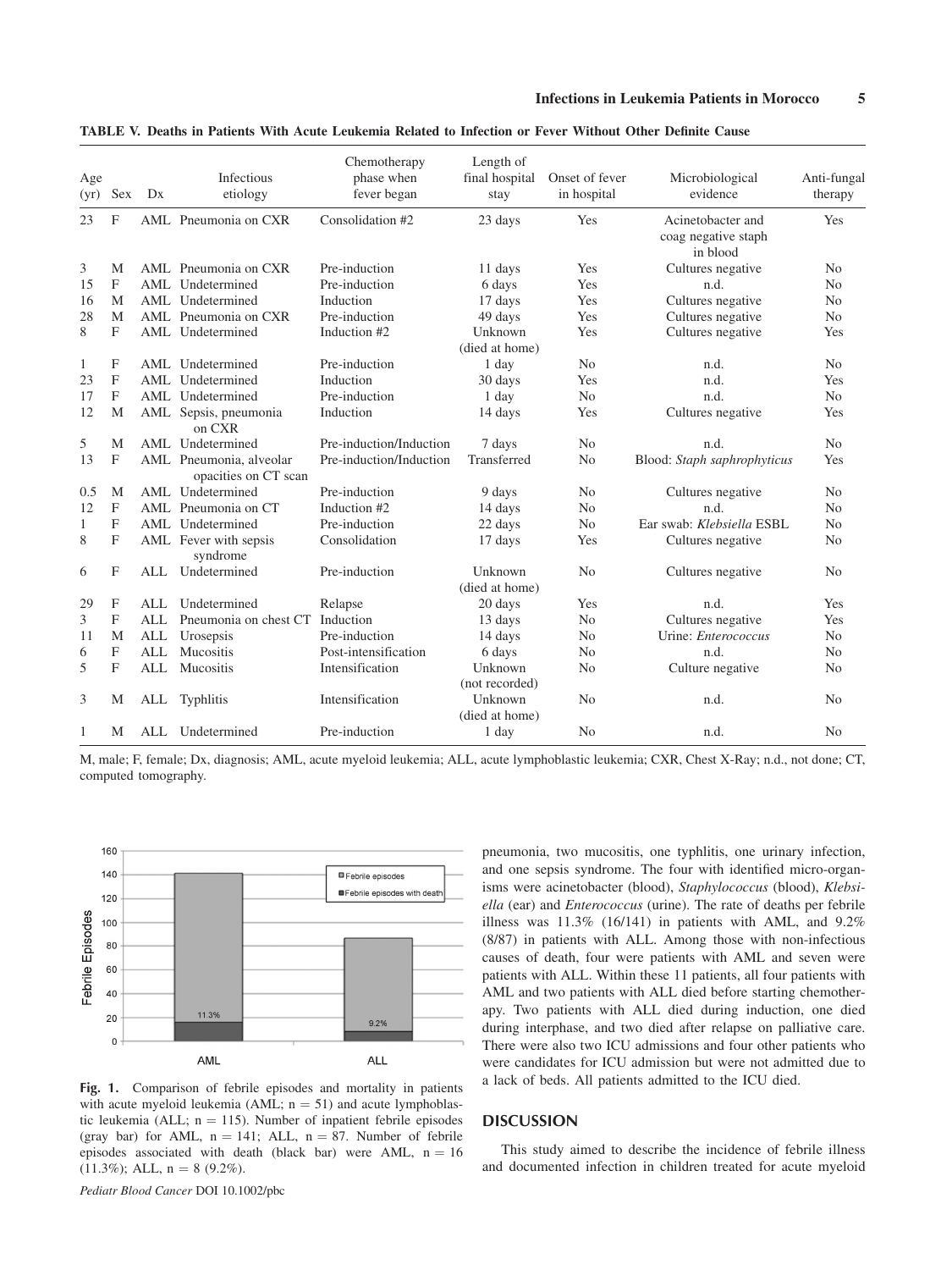#### 6 DePasse et al.

leukemia (AML) and acute lymphoblastic leukemia (ALL) in two centers in Morocco during 2011, as well as the etiologies and outcomes of these infections. The incidence of febrile illness in patients with AML, with a median of three episodes per patient in one year was similar to that of HIC, in accord with the fairly intensive therapy adapted from the MRC-UKAML10 study [12]. In one multicenter study in the UK [13], children with AML developed an average of 3.03 febrile episodes per patient over the course of one year. In this same study, children with ALL developed on average 2.04 episodes per patient, greater than the one episode per patient found in our study, possibly due to more intensive therapy or to more inpatient therapy of ALL patients in the UK.

Though the incidence of febrile illness was similar in Morocco, mortality from infection was much greater than in HICs, where mortality from febrile neutropenia in the 1990s was approximately 1% [5]. In a large UK phase III trial of intensive therapy for AML, only 5% of patients died during induction or consolidation from infectious causes [12]. In a German series, 2.6% of children died from toxicity (including infections) while being treated for ALL in a similar chemotherapy protocol to that used in Morocco [14]. In our study, 24 out of 166 (14%) patients died over the course of one year with infection as the primary or a contributing factor, including 29% of AML and 7% of ALL patients. The rate of deaths per febrile illness was also high, at 11.3% in patients with AML, and 9.2% in patients with ALL. Similarly to HIC, the infectious deaths in patients with AML occurred early, whereas in ALL several deaths occurred during delayed intensification or relapse. This may have corresponded with the times of most severe neutropenia in these illnesses.

Possible contributing factors to the high death rate associated with infection were co-morbidities and delayed access to antibiotics. We found few documented co-morbidities apart from low BMI in 17%, with no reported cases of HIV and only two possible cases of tuberculosis. Delays in antibiotic administration and in time to hospitalization may have been an important factor in the high infectious death rate. Although the precise time from fever onset to hospital admission and to antibiotic administration was not well documented, antibiotics were given >24 hours after fever onset in 44/228 episodes (19.3%). Additionally, there has been an ongoing severe hospital bed shortage in Casablanca, resulting in delays of 1–3 weeks from diagnosis of leukemia to admission. This likely added significant delays in antibiotic administration and played a large role in the high rate of early mortality. Access to prompt hospitalization and initiation of antibiotics are needed to reduce the death rate in this population.

In our study population, 40% of febrile episodes included clinical or radiographic evidence of infection while only 14.5% of episodes included microbiologic evidence of infection, leaving over half of febrile episodes without identified microbiologic or clinical source of infection (these numbers do not total 100% as some patients had both clinical and microbiologic evidence of infection). Additionally, blood cultures were recorded in only 44% of febrile episodes, leaving uncertainty about whether all microorganisms would have been identified. In contrast, in the Dommett study [13], while 41.1% of episodes similarly included clinical and/or radiologic evidence of infection, a much larger proportion, 42.3%, had microbiologic evidence, and 40% of febrile episodes had no identified microbiologic or clinical focus of infection (numbers do not add up to 100% as some febrile Pediatr Blood Cancer DOI 10.1002/pbc

episodes had both clinical and microbiologic evidence). In other studies in HICs, microbiologic documentation can be as low as 16–20% [15,16], which is more consistent with our results. The limited data from LIC/MIC's is also consistent with our results. In one study in India [6], microbiologic evidence of infection was present in less than 20% of patients. However, the low incidence of proven microbiologic source raises the question of whether cultures were taken every time this was indicated and whether the laboratory support was adequate.

Specific microbiological causes of febrile neutropenia vary from institution to institution. However, some patterns in HICs have been described in the literature. In general, gram-positive cocci, including coagulase-negative Staphylococci are the most common organisms found on blood culture, and there are increasing rates of methicillin-resistant Staphylococcus aureus (MRSA) and vancomycin resistant Enterococcus (VRE) isolated as infectious etiologies [17,18]. E. coli and Pseudomonas are also important causes of infection [15]. In our study, we found the coagulase negative staphylococcus was the most commonly isolated microbe, followed by gram-negative bacteria. The high rate of coagulase negative staphylococcus, along with reports of the need to improve hygiene techniques for blood draws, suggested that skin contamination may be occurring, and gramnegative bacteria may comprise the true majority of infections [19]. Additionally, in Morocco central lines are used infrequently, and location of blood draw (central vs. peripheral) is not documented, thus it was difficult to assess the rate of contamination. According to the physicians in Casablanca, coagulase negative staphylococcus is typically treated when two or more cultures are positive in a 12-hour span.

Other limitations to our study included incomplete documentation, particularly in the outpatient setting, as well as difficulty interpreting handwritten charts even with help from other staff members. In addition, nursing charting of vital signs and medications was irregular, so relation of fever to exact start date and type of antibiotic started was not always recorded. Certain data such as duration of neutropenia or precise time from fever onset to first administration of antibiotic were incompletely documented and therefore not collected. Likewise, documentation of central lines was incomplete, and therefore those data were not included in our analysis. Additionally, though the microbiology laboratories at both sites were consulted, we were unable to verify all of the culture results with both laboratories. Therefore, if a test was performed but the result not recorded in the physical chart and the results were not recorded with the notes, it may have been missed.

According to a recent report on the pediatric oncology center in Rabat (M. Caniza, personal communication), new priorities among the hospital staff include improving the hygiene of the hospital, including hand hygiene and compliance, and requesting better access to microbiology laboratories, as the hospital laboratory has limited supplies and blood cultures are sent out of the hospital to a private commercial laboratory service for analysis. This report also described the intermittent access to broadspectrum antibiotics and antifungals as a limitation to patient care. In 2011, access to amphotericin B was limited, though other antibiotics were more consistently available than in previous years.

Though the rate of infection in children with acute leukemia in Morocco is similar to that seen in HICs, our investigation